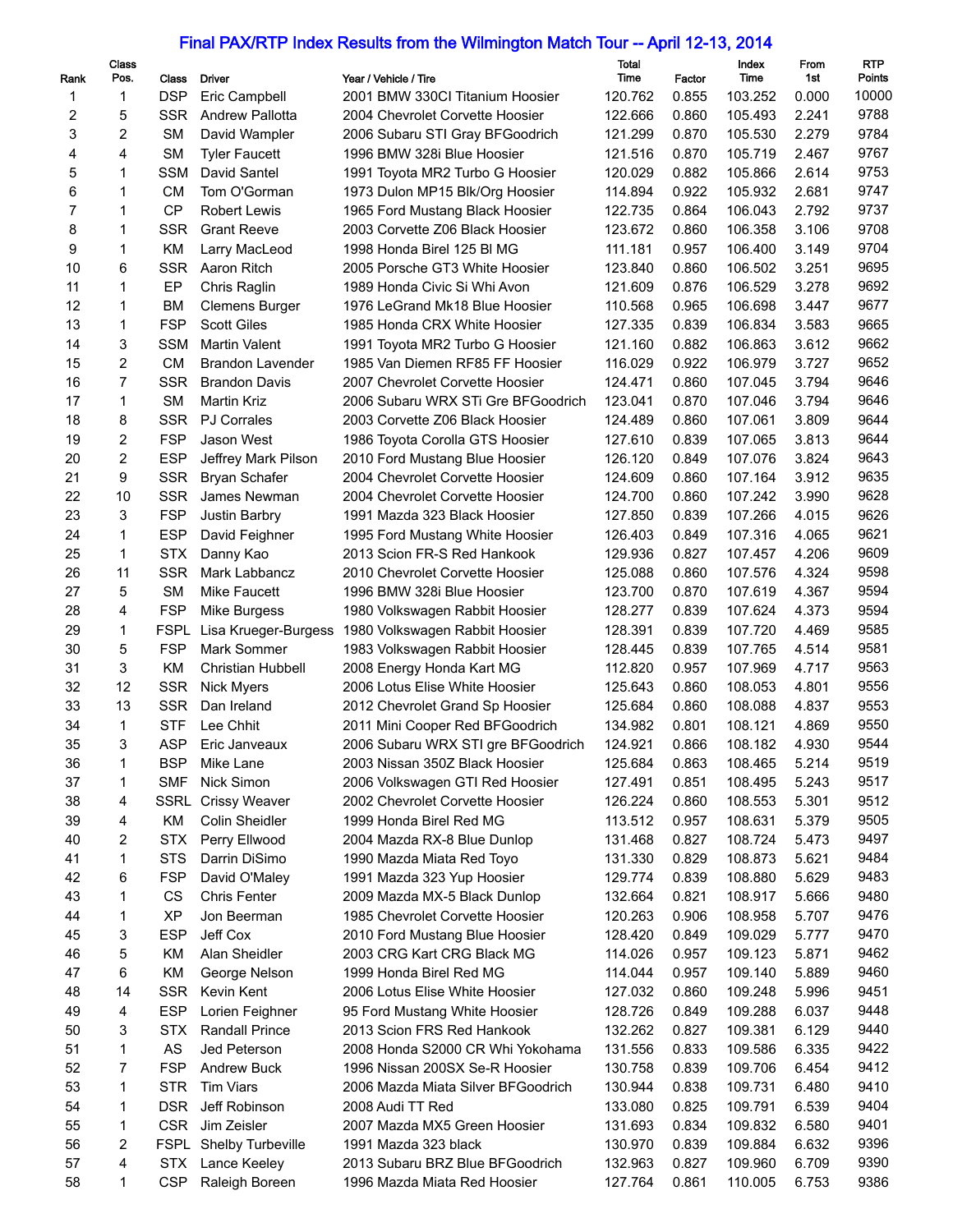| 59  | 1              | <b>STC</b>      | Dale Kunze               | 1989 Honda Civic si whi Toyo       | 133.561 | 0.824 | 110.054 | 6.803 | 9382 |
|-----|----------------|-----------------|--------------------------|------------------------------------|---------|-------|---------|-------|------|
| 60  | 1              | DS              | Jeremy Salenius          | 2008 Mini Cooper S Dark BFGoodrich | 135.058 | 0.815 | 110.072 | 6.821 | 9380 |
| 61  | 4              | STU             | John Wolf                | 2011 Subaru STI white              | 130.173 | 0.846 | 110.126 | 6.875 | 9376 |
| 62  | 3              | <b>FSPL</b>     | Nikki Edwards            | 1991 Mazda 323 flat bla Hoosier    | 131.294 | 0.839 | 110.156 | 6.904 | 9373 |
| 63  | 15             | <b>SSR</b>      | Michael Figliolia        | 2012 Chevrolet Corvette Hoosier    | 128.136 | 0.860 | 110.197 | 6.945 | 9370 |
| 64  | 6              | <b>CM</b>       | Krystal Lavender         | 1985 Van Diemen RF85 FF Hoosier    | 119.549 | 0.922 | 110.224 | 6.973 | 9367 |
| 65  | 4              | CS              | Chris Harvey             | 2009 Mazda MX5 Black Dunlop        | 134.349 | 0.821 | 110.301 | 7.049 | 9361 |
| 66  | 1              | ES              | Eric Peterson            | 0 Toyota Spyder Red Toyo           | 135.527 | 0.814 | 110.319 | 7.067 | 9359 |
| 67  | $\overline{2}$ | <b>STC</b>      | Steven Schairbaum        | 1989 Honda Civic Si Whi Toyo       | 133.967 | 0.824 | 110.389 | 7.137 | 9353 |
| 68  | 6              | CS              | John Laughlin            | 2004 Mazda RX-8 Gray Dunlop        | 134.457 | 0.821 | 110.389 | 7.138 | 9353 |
| 69  | 5              | <b>STX</b>      | Bart Hockerman           | 2013 Subaru BRZ WRB BFGoodrich     | 133.562 | 0.827 | 110.456 | 7.204 | 9348 |
| 70  | 6              | <b>STX</b>      | <b>Bill Cook</b>         | 2013 Subaru BRZ white              | 133.604 | 0.827 | 110.491 | 7.239 | 9345 |
| 71  | 1              | STFL            | Laura Campbell           | 2011 Mini Cooper Red BFGoodrich    | 138.039 | 0.801 | 110.569 | 7.318 | 9338 |
| 72  | 7              | <b>STX</b>      | <b>Michael Eckert</b>    | 1998 Acura Integra Type            | 133.708 | 0.827 | 110.577 | 7.325 | 9338 |
| 73  | $\overline{7}$ | <b>KM</b>       | <b>Michael Francis</b>   | 2011 GP Kart GP10 Blue/ MG         | 115.699 | 0.957 | 110.724 | 7.472 | 9325 |
| 74  | 1              | HS              | <b>Tim Carritte</b>      | 2012 Mini Cooper Red Dunlop        | 138.945 | 0.797 | 110.739 | 7.488 | 9324 |
| 75  | 8              | <b>STX</b>      | Kenneth Tsang            | 2013 Scion FR-S White Dunlop       | 133.948 | 0.827 | 110.775 | 7.523 | 9321 |
| 76  | 1              | GS              |                          |                                    | 137.501 | 0.806 | 110.826 | 7.574 | 9317 |
| 77  | 1              |                 | Christopher Grayson      | 2013 Ford Focus ST Yell BFGoodrich | 125.958 |       |         | 7.592 | 9315 |
|     | $\overline{7}$ | JA<br><b>CS</b> | <b>Trey White</b>        | 1995 Invader Kart Blue/            |         | 0.880 | 110.843 | 7.595 | 9315 |
| 78  |                |                 | David Potocki            | 2013 Scion FR-S Asphalt Dunlop     | 135.014 | 0.821 | 110.846 |       |      |
| 79  | 5              | STU             | Ryan Goff                | 2006 Mitsubishi Evo R Dunlop       | 131.073 | 0.846 | 110.888 | 7.636 | 9311 |
| 80  | 7              | <b>CM</b>       | John Whitling            | 0 Volkswagen Solo Vee s Avon       | 120.313 | 0.922 | 110.929 | 7.677 | 9308 |
| 81  | 3              | <b>STF</b>      | Ryan Finch               | 2010 Kia Forte SX BFGoodrich       | 138.525 | 0.801 | 110.959 | 7.707 | 9305 |
| 82  | $\overline{c}$ | ES              | Adam Norton              | 2000 Toyota mr2 yellow Toyo        | 136.385 | 0.814 | 111.017 | 7.766 | 9300 |
| 83  | 8              | <b>CM</b>       | Ray Thomas               | 1983 Reynard Formula Fo Hoosier    | 120.417 | 0.922 | 111.024 | 7.773 | 9300 |
| 84  | 1              | FS              | Jason Proksch            | 2002 BMW M3 Blue BFGoodrich        | 135.744 | 0.818 | 111.039 | 7.787 | 9299 |
| 85  | 3              | HS              | Jack Burns               | 2013 Mini Cooper Silver Yokohama   | 139.334 | 0.797 | 111.049 | 7.798 | 9298 |
| 86  | 9              | <b>CM</b>       | <b>Gus Hammerly</b>      | 1984 Van Diemen RF84 R Hoosier     | 120.458 | 0.922 | 111.062 | 7.811 | 9297 |
| 87  | 2              | DS              | <b>Robert Drake</b>      | 2013 Subaru WRX Silver BFGoodrich  | 136.293 | 0.815 | 111.079 | 7.827 | 9295 |
| 88  | 9              | <b>STX</b>      | Nick Dunlap              | 2010 Mini Cooper JCW Re Dunlop     | 134.369 | 0.827 | 111.123 | 7.872 | 9292 |
| 89  | 1              | <b>STCL</b>     | <b>Heather Everett</b>   | 1989 Honda Civic Si Whi Toyo       | 134.894 | 0.824 | 111.153 | 7.901 | 9289 |
| 90  | 8              | <b>KM</b>       | <b>Chuck Clark</b>       | 2003 CRG Kart CRG Black MG         | 116.159 | 0.957 | 111.164 | 7.913 | 9288 |
| 91  | 2              | <b>CSP</b>      | <b>William Loring</b>    | 1996 Mazda Miata Red Hoosier       | 129.115 | 0.861 | 111.168 | 7.917 | 9288 |
| 92  | 1              | DP              | Andrew Blasiman          | 1992 Mazda Miata Red Avon          | 126.504 | 0.879 | 111.197 | 7.946 | 9285 |
| 93  | 10             | <b>CM</b>       | Geoffrey Chambers        | 1984 Van Diemen RF84 Re Hoosier    | 120.800 | 0.922 | 111.378 | 8.126 | 9270 |
| 94  | $\overline{2}$ | AS              | <b>Matt Colley</b>       | 2007 Pontiac Solstice G BFGoodrich | 133.731 | 0.833 | 111.398 | 8.146 | 9269 |
| 95  | 2              | <b>STS</b>      | Shawn Johnson            | 1989 Honda CRX si Blue BFGoodrich  | 134.556 | 0.829 | 111.547 | 8.295 | 9256 |
| 96  | 5              |                 | <b>SSRL</b> Cheryl Davis | 2007 Chevrolet Corvette Hoosier    | 129.742 | 0.860 | 111.578 | 8.327 | 9254 |
| 97  | 4              | <b>SSM</b>      | <b>Chris Howell</b>      | 1997 Chevrolet Corvette Hoosier    | 126.511 | 0.882 | 111.583 | 8.331 | 9253 |
| 98  | 10             | <b>STX</b>      | Raymond Dsouza           | 2009 Mazda Speed 3 Whit Dunlop     | 134.969 | 0.827 | 111.619 | 8.368 | 9250 |
| 99  | 2              | EP              | Jeremy Briggs            | 2002 Acura RSX Type S F Avon       | 127.420 | 0.876 | 111.620 | 8.368 | 9250 |
| 100 | 2              | <b>STR</b>      | John Rogers              | 2002 Honda S2000 Silver Dunlop     | 133.213 | 0.838 | 111.632 | 8.381 | 9249 |
| 101 | 6              | STU             | Myke Dziengel            | 2006 Subaru STi Silver BFGoodrich  | 131.993 | 0.846 | 111.666 | 8.415 | 9246 |
| 102 | 11             | <b>STX</b>      | Nick Kelly               | 2013 Subaru BRZ White Dunlop       | 135.131 | 0.827 | 111.753 | 8.502 | 9239 |
| 103 | 1              | DSRL            | Cindy Duncan             | 2013 Ford Mustang Blue Hoosier     | 135.460 | 0.825 | 111.755 | 8.503 | 9239 |
| 104 | 8              | <b>FSP</b>      | Renee Hines              | 1985 Honda CRX White Hoosier       | 133.255 | 0.839 | 111.801 | 8.549 | 9235 |
| 105 | 3              | <b>STR</b>      | Dave Roberts             | 2001 Honda S2000 Sebrin BFGoodrich | 133.423 | 0.838 | 111.808 | 8.557 | 9235 |
| 106 | 4              | <b>ASP</b>      | Mike Aversa              | 2006 Subaru WRX STI gre BFGoodrich | 129.164 | 0.866 | 111.856 | 8.605 | 9231 |
| 107 | 9              | KM              | brian boggess            | 1999 Honda MBA Kart pur MG         | 116.904 | 0.957 | 111.877 | 8.626 | 9229 |
| 108 | 2              | GS              | Timothy Whalen           | 2013d Ford Focus Yellow Dunlop     | 138.889 | 0.806 | 111.945 | 8.693 | 9223 |
| 109 | 2              | FS              | Chris Jackson            | 2002 BMW M3 Blue BFGoodrich        | 136.925 | 0.818 | 112.005 | 8.753 | 9219 |
| 110 | 9              | <b>FSP</b>      | Kevin Thompson           | 1995 Dodge Neon ACR Whi Hoosier    | 133.657 | 0.839 | 112.138 | 8.887 | 9208 |
| 111 | 3              | <b>STS</b>      | Steve Vyn                | 1990 Mazda Miata Silver            | 135.316 | 0.829 | 112.177 | 8.925 | 9204 |
| 112 | 1              | <b>STXL</b>     | Caitlin Dunlap           | 2010 Mini JCW Hardtop R Dunlop     | 135.656 | 0.827 | 112.188 | 8.936 | 9203 |
| 113 | 12             | <b>STX</b>      | <b>Todd Kunze</b>        | 1998 Acura Integra Type Hankook    | 135.732 | 0.827 | 112.250 | 8.999 | 9198 |
|     | 13             |                 |                          |                                    |         |       |         |       | 9198 |
| 114 |                | <b>STX</b>      | Kyle Herbst              | 2012 BMW 128i Silver Dunlop        | 135.735 | 0.827 | 112.253 | 9.001 |      |
| 115 | 8              | CS              | Randy Pearson            | 2013 Scion FRS Asphalt Yokohama    | 136.779 | 0.821 | 112.296 | 9.044 | 9195 |
| 116 | 3              | AS              | <b>Bill Rogerson</b>     | 1999 Porsche 911 White Hankook     | 134.837 | 0.833 | 112.319 | 9.068 | 9193 |
| 117 | 4              | <b>STR</b>      | John Li                  | 2009 Mazda Miata MX5 Re Dunlop     | 134.034 | 0.838 | 112.320 | 9.069 | 9193 |
| 118 | 11             | <b>CM</b>       | Johnny Billingsley       | 1989 caracal solo vee s Avon       | 121.843 | 0.922 | 112.339 | 9.088 | 9191 |
| 119 | 2              | STF             | Daniel Chhit             | 2011 Mini Cooper Red BFGoodrich    | 140.337 | 0.801 | 112.410 | 9.158 | 9185 |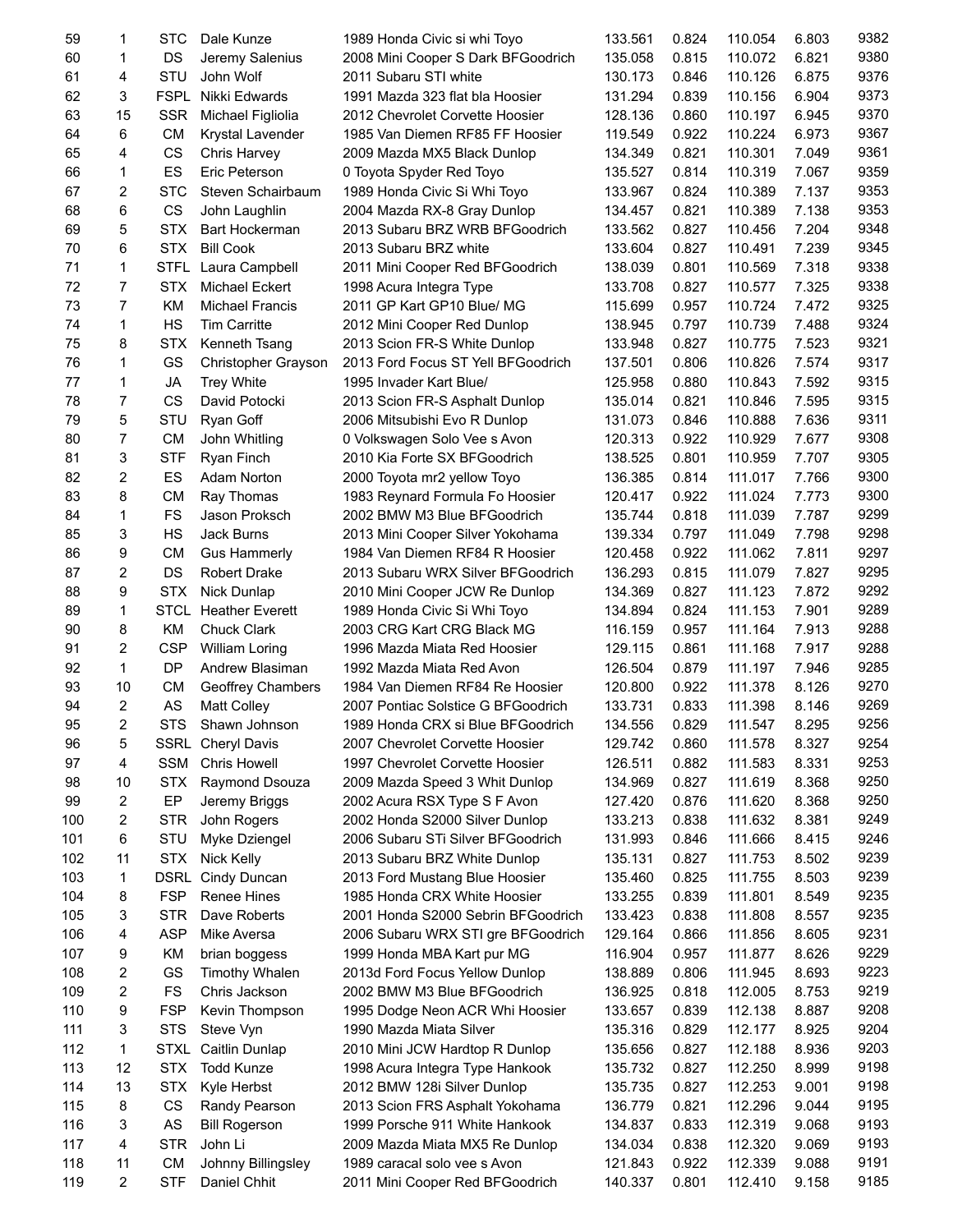| 120 | 3              | EP          | <b>Robert Chrismas</b>     | 1989 Honda Civic Si Whi Avon       | 128.648 | 0.876 | 112.696 | 9.444  | 9162 |
|-----|----------------|-------------|----------------------------|------------------------------------|---------|-------|---------|--------|------|
| 121 | 4              | <b>STF</b>  | <b>Robert Miller</b>       | 2010 Kia Forte SX Charc BFGoodrich | 140.780 | 0.801 | 112.765 | 9.513  | 9156 |
| 122 | 1              | <b>JB</b>   | Alexander Nelson           | 2008 Birel Kart Cadet R            | 133.942 | 0.842 | 112.779 | 9.528  | 9155 |
| 123 | 3              | GS          | <b>Tavis Spencer</b>       | 1996 BMW 328i Schwartz BFGoodrich  | 139.979 | 0.806 | 112.823 | 9.572  | 9152 |
| 124 | 10             | KM          | Jason Vehige               | 2008 Gillard Charlotte MG          | 117.943 | 0.957 | 112.871 | 9.620  | 9148 |
| 125 | 4              | HS          | <b>Holly Schwedler</b>     | 2012 Mini Cooper Dunlop            | 141.626 | 0.797 | 112.876 | 9.624  | 9147 |
| 126 | 1              | <b>ESL</b>  | Jennifer Bedell            | 0 Toyota MR2 Spyder Red Toyo       | 138.830 | 0.814 | 113.008 | 9.756  | 9137 |
| 127 | 2              | <b>BS</b>   | <b>Gregory Vincent</b>     | 2005 Honda S2000 Yellow Dunlop     | 136.182 | 0.831 | 113.167 | 9.916  | 9124 |
| 128 | 2              | CS          | Mark Andy                  | 2005 Mazda RX-8 Red Dunlop         | 137.843 | 0.821 | 113.169 | 9.918  | 9124 |
| 129 | $\overline{4}$ | <b>STS</b>  | Chris Johnson              | 1989 Honda CRX Black BFGoodrich    | 136.573 | 0.829 | 113.219 | 9.968  | 9120 |
| 130 | 2              | <b>STCL</b> | Kathy Grunenwald           | 1989 Honda Civic Si Whi Toyo       | 137.465 | 0.824 | 113.271 | 10.020 | 9115 |
| 131 | 2              | CAM         | Kandy Johnson              | 2006 Chevrolet Z06 Yell BFGoodrich | 134.921 | 0.840 | 113.334 | 10.082 | 9110 |
| 132 | 5              | <b>STR</b>  | Josh McDonough             | 2009 Mazda MX-5 Red Dunlop         | 135.245 | 0.838 | 113.335 | 10.084 | 9110 |
| 133 | 4              | AS          | Mike Wolf                  | 1999 Porsche 911 White Hankook     | 136.063 | 0.833 | 113.340 | 10.089 | 9110 |
| 134 | 9              | <b>CS</b>   | <b>Brad Withorn</b>        | 2013 Subaru BRZ White Dunlop       | 138.058 | 0.821 | 113.346 | 10.094 | 9109 |
| 135 | 14             | <b>STX</b>  | Robert Tam                 | 2013 Scion FRS White Dunlop        | 137.131 | 0.827 | 113.407 | 10.156 | 9104 |
|     |                |             |                            |                                    |         |       |         | 10.478 | 9079 |
| 136 | 4              | GS          | Douglas Glanz              | 1996 BMW 328i Black BFGoodrich     | 141.104 | 0.806 | 113.730 |        |      |
| 137 | 1              | AM          | Dan Wasdahl                | 2009 BBR/Phantom DVS-1 Avon        | 113.755 | 1.000 | 113.755 | 10.503 | 9077 |
| 138 | 10             | CS          | Eric Stahl                 | 2011 Nissan 370Z BFGoodrich        | 138.612 | 0.821 | 113.800 | 10.549 | 9073 |
| 139 | 3              | <b>STC</b>  | Sean Butt                  | 0 Honda Civic White Toyo           | 138.149 | 0.824 | 113.835 | 10.583 | 9070 |
| 140 | 3              | ES          | John W England             | 1994 Mazda Miata Blue BFGoodrich   | 139.998 | 0.814 | 113.958 | 10.707 | 9060 |
| 141 | 11             | CS          | <b>Timothy Moyer</b>       | 2013 Subaru BRZ White Dunlop       | 139.021 | 0.821 | 114.136 | 10.885 | 9046 |
| 142 | 5              | HS          | Keith Koegler              | 2007 Mazda 3 Red Dunlop            | 143.292 | 0.797 | 114.204 | 10.952 | 9041 |
| 143 | 15             | <b>STX</b>  | <b>Kerry Emmert</b>        | 2013 Subaru brz white              | 138.397 | 0.827 | 114.454 | 11.203 | 9021 |
| 144 | 4              | <b>STC</b>  | <b>Richard Grunenwald</b>  | 1989 Honda Civic Si Whi Toyo       | 138.955 | 0.824 | 114.499 | 11.247 | 9018 |
| 145 | 2              | <b>XP</b>   | Darin Ellis                | 1985 Chevrolet corvette Hoosier    | 126.456 | 0.906 | 114.569 | 11.318 | 9012 |
| 146 | 4              | EP          | Kevin Sheipline            | 2002 Honda RSX Yellow Avon         | 130.837 | 0.876 | 114.613 | 11.362 | 9009 |
| 147 | 4              | <b>CM</b>   | Mark Lamm                  | 1973 Dulon MP15 Orange Hoosier     | 124.368 | 0.922 | 114.667 | 11.416 | 9004 |
| 148 | 4              | FM          | Will Lahee                 | 1992 Red Devil White Hoosier       | 124.128 | 0.924 | 114.694 | 11.443 | 9002 |
| 149 | 6              | <b>SSRL</b> | Simi Ritch                 | 2005 Porsche GT3 White Hoosier     | 133.377 | 0.860 | 114.704 | 11.453 | 9002 |
| 150 | 16             | <b>STX</b>  | Eric Brown                 | 2013 Subaru BRZ Dunlop             | 138.901 | 0.827 | 114.871 | 11.620 | 8988 |
| 151 | 5              | <b>STF</b>  | Ryan Miles                 | 2013 Mazda 2 Green Bridgeston      | 143.530 | 0.801 | 114.968 | 11.716 | 8981 |
| 152 | 6              | <b>STR</b>  | <b>Matt Luckow</b>         | 1984 Porsche Carrera ha Dunlop     | 137.223 | 0.838 | 114.993 | 11.741 | 8979 |
| 153 | 1              | SS          | Kevin Kirchoff             | 2012 Porsche Cayman R P Yokohama   | 136.625 | 0.843 | 115.175 | 11.923 | 8965 |
| 154 | 10             | <b>FSP</b>  | George Schweikle           | 1976 Alfa Romeo Spider Hoosier     | 137.313 | 0.839 | 115.206 | 11.954 | 8962 |
| 155 | 12             | CS          | John Souder                | 2014 Subaru BRZ Blue Dunlop        | 140.405 | 0.821 | 115.273 | 12.021 | 8957 |
| 156 | 3              | FS          | Robert Bowman              | 2008 Ford Mustang GT Si BFGoodrich | 141.343 | 0.818 | 115.619 | 12.367 | 8930 |
| 157 | 13             | CS          | Michael Potocki            | 2013 Scion FR-S Gray Dunlop        | 140.903 | 0.821 | 115.681 | 12.430 | 8926 |
| 158 |                |             | Nathan Roberts             | 2006 Mazda RX-8 Copper             |         | 0.827 | 115.725 |        | 8922 |
|     | 17             | <b>STX</b>  |                            |                                    | 139.933 |       |         | 12.473 | 8900 |
| 159 | 2              | ΚM          | Sean Murphy                | 2008 Energy Honda Blue MG          | 121.228 | 0.957 | 116.015 | 12.764 |      |
| 160 | 1              | <b>CSPL</b> | Velma Boreen               | 1996 Mazda Miata Red Hoosier       | 134.761 | 0.861 | 116.029 | 12.778 | 8899 |
| 161 | 2              | DP          | Andrew Pfotenhauer         | 1992 Mazda Miata Avon              | 132.318 | 0.879 | 116.308 | 13.056 | 8877 |
| 162 | 7              | STU         | Logan Flaherty             | 2005 Subaru Impreza WRX BFGoodrich | 137.795 | 0.846 | 116.575 | 13.323 | 8857 |
| 163 | 4              | ES          | <b>Rich Hughes</b>         | 1999 Mazda Miata green Toyo        | 143.702 | 0.814 | 116.973 | 13.722 | 8827 |
| 164 | 6              | HS          | Matt Osborn                | 2001 Dodge Neon White Dunlop       | 147.259 | 0.797 | 117.365 | 14.114 | 8797 |
| 165 | 5              | ES          | John E England             | 1994 Mazda Miata Blue BFGoodrich   | 144.445 | 0.814 | 117.578 | 14.327 | 8782 |
| 166 | 1              |             | STSL Lin Cox               | 1990 Mazda Miata Red Toyo          | 142.234 | 0.829 | 117.912 | 14.660 | 8757 |
| 167 | 2              | <b>SMF</b>  | Pete Bates                 | 2003 Nissan Sentra Spec Kumho      | 139.345 | 0.851 | 118.583 | 15.331 | 8707 |
| 168 | 5              | SSM         | Robert Armstrong           | 1991 Chevrolet Corvette Hoosier    | 134.452 | 0.882 | 118.587 | 15.335 | 8707 |
| 169 | 1              | <b>KML</b>  | Neva Hoover                | 2008 AMV KART HONDA POW MG         | 124.126 | 0.957 | 118.789 | 15.537 | 8692 |
| 170 | 2              | STXL        | Shari Mccoy                | 2006 Mazda RX-8 Copper Dunlop      | 143.717 | 0.827 | 118.854 | 15.602 | 8687 |
| 171 | 1              |             | <b>CSRL</b> Debbie Zeisler | 2007 Mazda MX5 Miata Gr Hoosier    | 142.800 | 0.834 | 119.095 | 15.844 | 8670 |
| 172 | 5              | <b>STS</b>  | Paul McClurg               | 1991 Mazda Miata red BFGoodrich    | 143.983 | 0.829 | 119.362 | 16.110 | 8650 |
| 173 | 1              | ASPL        | Maegan Contreras           | 1992 Toyota MR2 red Hoosier        | 138.133 | 0.866 | 119.623 | 16.372 | 8631 |
| 174 | 18             | <b>STX</b>  | Brian Lomicka              | 2013 Scion FR-S Blue BFGoodrich    | 144.659 | 0.827 | 119.633 | 16.381 | 8631 |
| 175 | 3              | <b>BS</b>   | Dave Baker                 | 2000 Chevrolet Corvette BFGoodrich | 144.326 | 0.831 | 119.935 | 16.683 | 8609 |
| 176 | 6              | <b>STS</b>  | James Tyler                | 1990 Mazda Miata Silver Toyo       | 145.478 | 0.829 | 120.601 | 17.350 | 8561 |
| 177 | 4              | BS          | Evan Horner                | 2001 Honda S2000 Yellow Bridgeston | 145.208 | 0.831 | 120.668 | 17.416 | 8557 |
| 178 | 2              | JB          | Ashley Nelson              | 2008 Birel Kart Cadet R            | 143.709 | 0.842 | 121.003 | 17.751 | 8533 |
| 179 | 2              | JA          | <b>Burke Everett</b>       | 0 CRG Tork World Formul            | 139.342 | 0.880 | 122.621 | 19.369 | 8420 |
| 180 | 2              | ВM          | Daniel Stone               | 1976 LeGrand Mk18 Blue Hoosier     | 128.028 | 0.965 | 123.547 | 20.296 | 8357 |
|     |                |             |                            |                                    |         |       |         |        |      |